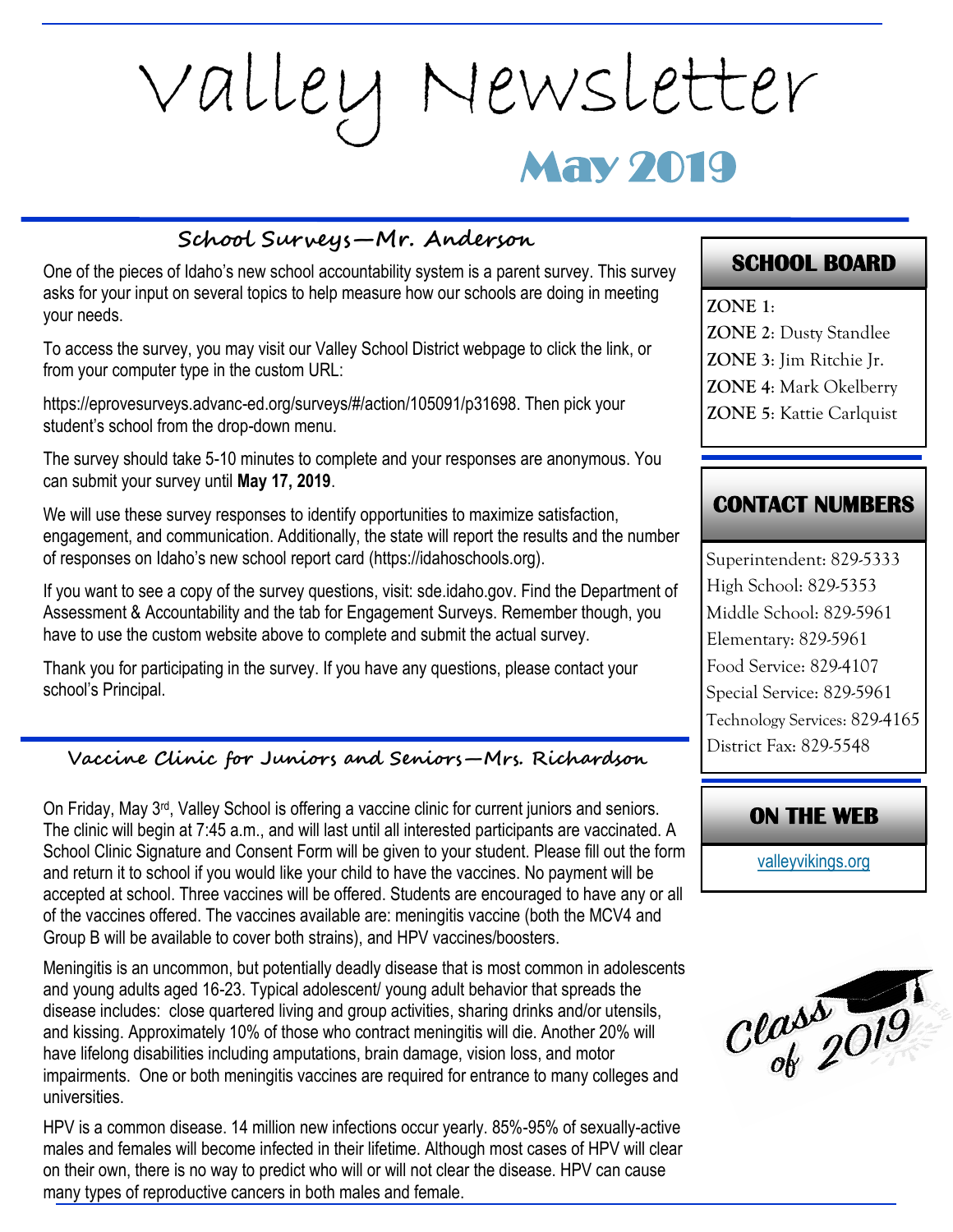# **FCCLA State Conference—Mrs. Elorrieta**

Congratulations to the Valley students who attended State Leadership Conference in April. Here's a recap of the competition results: **Adan Coria & Claire Walker** - Chapter in Review - Top Gold / 1st place / National Qualifiers; **Camryn DeVries & Sera VanOs** - Focus on Children - Silver / 3rd place / National Alternates; **Andrew Gomez** - Impromptu Speaking - Silver; **Rosie Ortega & Caitlyn Whitaker** - International Experience - Silver; **Mandi Elorrieta & Nayeli Martinez** - Interpersonal Communications - Silver / 2nd place / National Qualifiers; **Morgan Van Sickle** - Menu Planning and Table Display - Bronze; **Rellis Murphy** - Menu Planning and Table Display - Silver; **Adam Elorrieta & Kelsey Henry** - National Programs in Action Community Service - Gold / 2nd place / National Qualifiers; **Masen Moffitt** - Spotlight on Projects Save a Life - Gold / 2nd place / National Qualifier. Thank you to **Broganne Mangum** for serving as the chapter voting delegate. Her role was essential in getting the new bylaws passed. A special shout out to **Nikoli Carlquist** for his exceptional service as the 2018-2019 Idaho FCCLA State President. It will be hard to fill his shoes. I am so proud of these students. Competition takes many hours of preparation and we had a high number of National Qualifiers compared to other chapters in Idaho. Thank you to everyone who supports FCCLA with a special thank you this year to Michelle Johnson and the Valley Booster Club, who provided snack bags and dinner at Kyoto's. Also, a thank you to Summer Howard and Eden Country Store for providing breakfast. I also want to congratulate Mandi for being selected to receive the Kikkoman Corporation scholarship for the 2019 FCCLA Japanese Exchange program worth more than \$11,000.. She will travel to Japan for six weeks this summer as an exchange student. This program gives FCCLA members the opportunity to experience the day-to-day life of another country and its culture as a way to enhance students' awareness of international issues.

# **Sleep In Heavenly Peace– Mrs. Elorrieta**

A very special thank you to some generous people and organizations in our community. The Viking Foundation had an outstanding turn out at their annual auction and have donated \$3,000 to fund the build day for the senior class on May 13, 2019. We are grateful to the Foundation board members that voted for their support of this project. Additional donations were received from the Lions Club, Hazelton Thrift Store, and community members for a current total of \$4,050. Your generous donations will provide beds for at least 20 children in our community. The Sleep in Heavenly Peace organization was founded in Kimberly, Idaho in 2012 on the belief that all children deserve a safe, comfortable place to lay their heads. In Idaho and across the U.S., too many boys and girls go without a bed - or even a pillow - to sleep on. These children end up sleeping on couches, blankets, and even floors. This can affect their happiness and their health; that's where Sleep in Heavenly Peace comes in. With the help of volunteers, like the Valley High School seniors to build the beds and the generous sponsors named above, quality hand-crafted beds are built from scratch and delivered to homes, complete with mattresses, pillows, and bedding. Thank you for supporting the senior class "Build Day" and the Sleep in Heavenly Peace mission so that "No kid sleeps on the floor in our town". For more information, please contact a VHS Senior or Toni Elorrieta at (208) 829-5353 / [elorrieta@valley262.org.](mailto:elorrieta@valley262.org) If you know of a child in need of a bed, contact Toni or fill out an application at [https://www.shpbeds.org/request-bed.](https://www.shpbeds.org/request-bed)

# **Senior Project—Zane Mussmann**

I would like to thank the entire Valley community for your amazing support of my Senior Project. I held a free-throw-a-thon in order to raise funds for the Silver and Gold Senior Center. A total of \$2,000 was raised. Thank you so much.

# **Valley Greenhouse—Mrs. Meyer**

The flowers and tomatoes are ready for pick-up. There are still plenty for sale. You may find an order form on the valley website: www.valleyvikings.org or email your orders to greenhousefx@valley262.org. You may also come to the school to buy plants directly.

Valley Newsletter